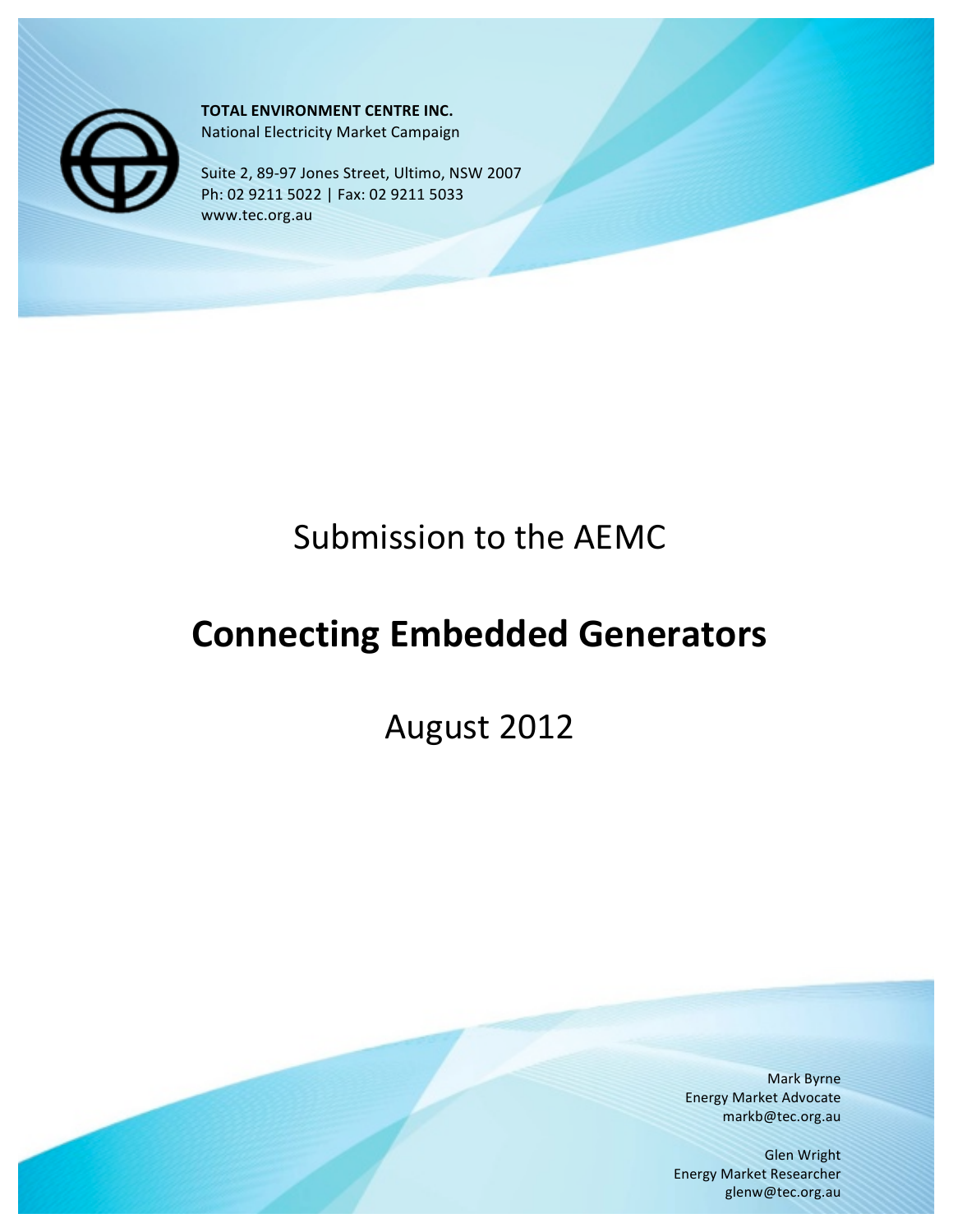## **Total%Environment%Centre's%National%Electricity%Market%Campaign**

Established in 1972 by pioneers of the Australian environmental movement, Total Environment Centre (TEC) is a veteran of more than 100 successful campaigns. For over 30 years, we have been working to protect this country's natural and urban environment, flagging the issues, driving debate, supporting community activism and pushing for better environmental policy and practice.

TEC has been involved in National Electricity Market (NEM) advocacy for eight years, arguing above all for greater utilisation of demand side participation — energy efficiency, demand management and decentralised generation — to meet Australia's electricity needs. By reforming the NEM we are working to contribute to climate change mitigation and improve other environmental outcomes of Australia's energy sector, while also constraining retail prices and improving the economic efficiency of the NEM — all in the long term interest of consumers.

### **Connecting%Embedded%Generators Rule%Change%Proposal**

TEC supports the proposed Rule change and believes that it is in the long term interests of consumers, as required by the National Electricity Objective. It is our opinion that the Rule change proposal will result in a simpler and fairer connection process for midscale embedded generators.

We are impressed with the work of Seed Advisory, Climate Works and the Property Council in proposing this rule change. The proposal takes a systematic and practical approach taken to identifying the barriers to connection of embedded generation projects and proposing solutions to these problems within the current rules. The result is a rule change proposal that TEC is pleased to support.

While TEC cannot comment on technical details and questions in the consultation paper we wish to offer the following general comments and recommendations, particularly in relation to the application of the proposed rule change to Community Renewable Energy (CRE) projects.

### **Community Renewable Energy**

With the real and present threats posed by climate change, communities, individuals, companies and governments are seeking to take practical action to mitigate the problem, as well as adapt to its consequences. Transitioning to renewable energy through CRE projects is one of the many such actions that can be taken, and we believe that regulatory frameworks should facilitate the deployment of CRE. There are thousands of CRE cooperative organisations and projects around the world, and around 70 in the early stages of development in Australia. Despite this, there is only 1 project currently in operation in Australia; Hepburn wind in Victoria, which recently generated its 10 millionth kilowatt hour of electricity. There is a further CRE project under construction in Denmark, Western Australia.

In other jurisdictions, CRE projects have received much stronger support. For example, the Scottish Government's Community and Renewable Energy Scheme, designed to support CRE projects with funding and project management assistance, has assisted in the commissioning of over 300 CRE projects.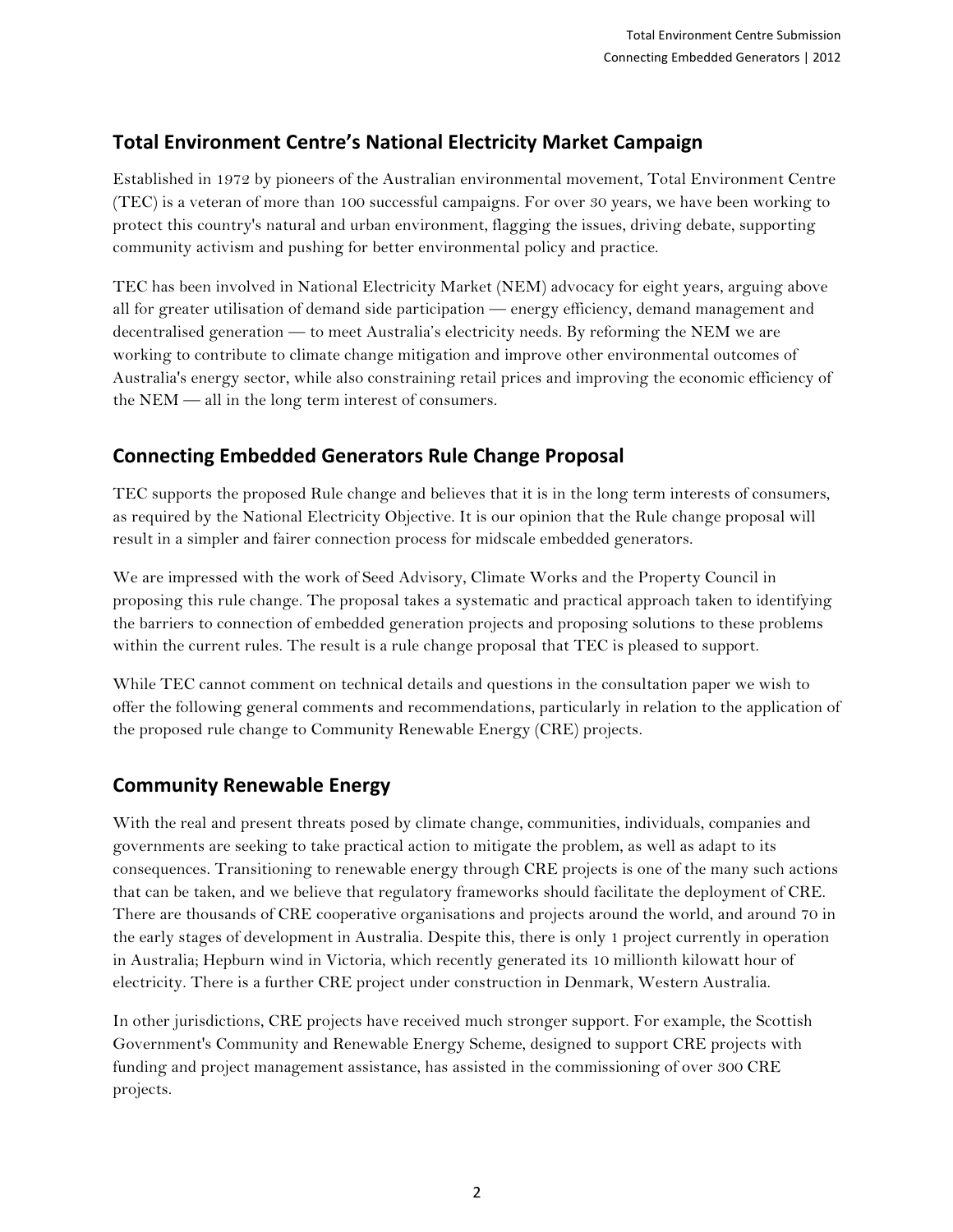Australia is fortunate to be endowed with some of the world's best renewable energy resources. Australia is exposed to high solar radiation and has extensive areas of high wind which enable the utilisation of the two most developed renewable energy technologies. Australia also has the resources to benefit from emerging renewable energy technologies, such as geothermal and wave and tidal energy.

CRE projects may have the following benefits:

- They can provide jobs, both in commissioning the project and in long-term operation and maintenance.
- They enable communities to take responsibility for their own electricity generation. CRE projects can help local communities build resilience against high electricity prices and other electricity supply issues, such as transmission failures, and can be a way for low income households and tenants to have a stake in their electricity supply.
- They can bring communities together, enhancing social capital.
- Renewable energy resources are often located far from existing electricity networks, requiring costly investment in augmenting the networks; CRE projects can bring electricity supply to a local level, eliminating the need for such investment.

#### **Application%of%the%Proposed%Rule%to%Community%Renewable%Energy%Projects**

We understand that the proposed rule change covers the 10 kW to 30 MW range not explicitly provided for by Chapter 5A and Chapter 5 of the National Electricity Rules respectively. This coverage encompasses CRE projects, as these are usually in the range of 100 kW (solar) to 10 MW (wind).

We therefore support the applicability of the proposed rule not only to co- and tri-generation plants in city buildings, but also to such CRE projects, which are being planned and constructed in rural and regional areas, although this model may also apply to urban environments such as large rooves and derelict or contaminated land.

#### **Barriers to CRE Projects**

As with many emerging methods of electricity generation, CRE faces numerous technical, regulatory, cultural and legal barriers in Australia, as regulatory frameworks were designed to meet the needs of the out-dated centralised model of electricity supply.

The barriers faced by CRE projects are broadly similar to those identified in the proposed Rule change in relation to city-based co- and tri-generation projects. As such, the proposed Rule change will address some of the barriers to CRE, namely:

- Uncertain timelines for connection enquiry and application.
- Lack of clarity regarding the information required to achieve connection.
- The onerous technical requirements imposed on CRE generators as a condition of connection.
- The costs and terms of connection.